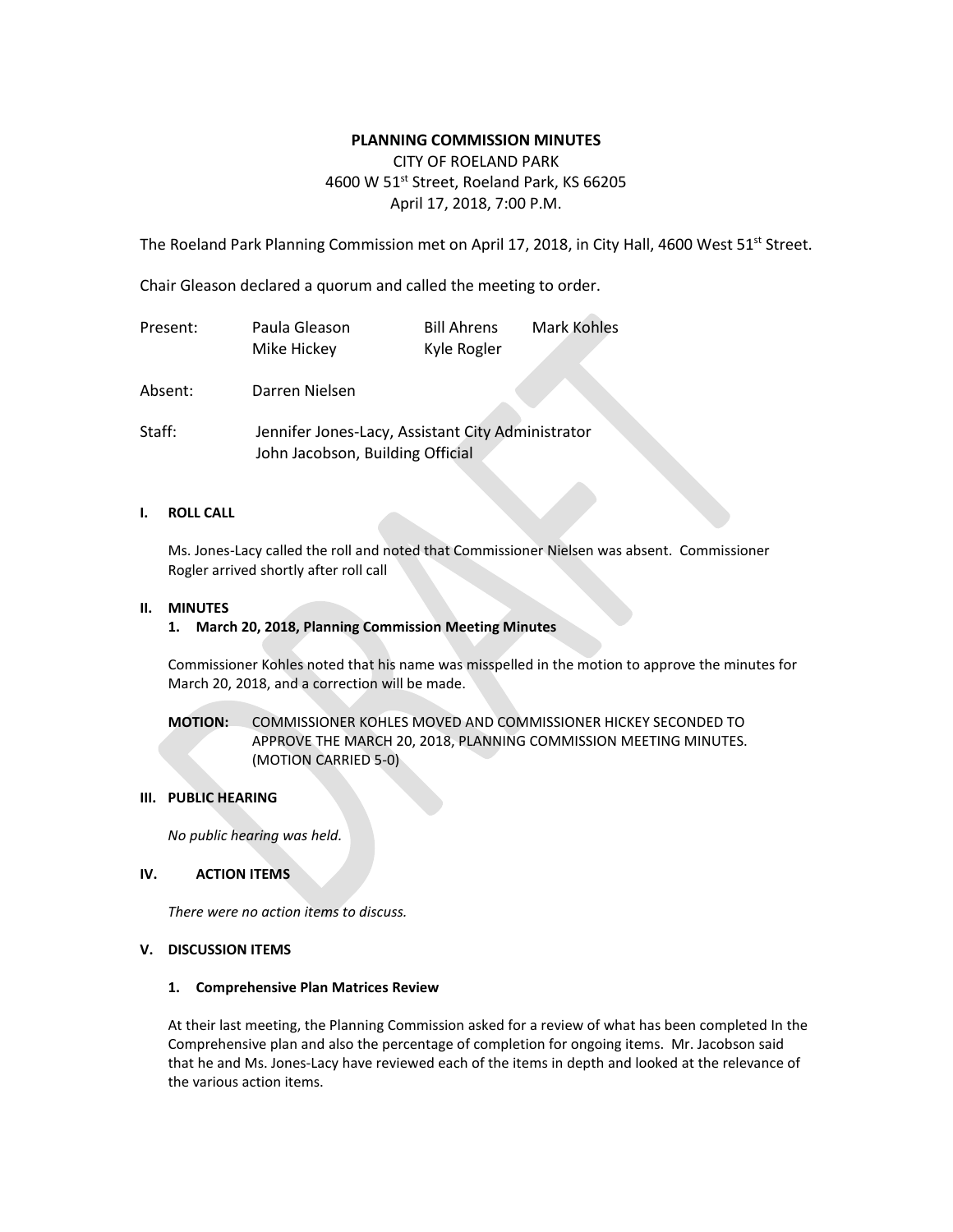#### *Physical Image Strategies*

*1) Consider developing a master plan to improve, enhance and preserve aesthetic qualities in the public right-of-ways (lighting, sidewalks, street landscaping)*

Mr. Jacobson reviewed the 2010 Parks Master Plan and noted a good portion of Item 1 has been addressed in the plan. He did state that one item that is lacking in the plan is a definable streetscape.

Ms. Jones-Lacy will check with the Parks Committee to see to what extent they are using the master plan.

*2) Consider Creating Urban Design Guidelines, Maximum Setbacks, Rear Commercial Parking, Maximum Square Footages, Façade Guidelines, Building Materials, et Cetera for the Town Center Neighborhood Support Center for Properties Needed Development or Redevelopment.* 

Mr. Jacobson said plans are in place for both The Rocks as well as a conceptual plan for the east side of Johnson and Roe. He considers this objective 75 percent complete from a planning perspective, but not for construction.

For the east side of Roe and Johnson Drive, the plan is to build the structures. Ms. Jones-Lacy said they received a fee simple title for the right-of-way from KDOT and was able to get that piece insured. They still have to discuss a portion of the area that is in Mission so they are able to use it for parking.

The market will dictate what type of building would go into that area.

### *3) Prepare trail, parks, streetscape and landscape masterplan to encourage additional greenspace.*

In the 2010 plan, there is a lot of viable information that still holds true today and would not vary a lot from the particular plan. Ms. Jones-Lacy added that MARC has plans for the entire region for trails as well as bike-ped. Public Works Director Leon has put together a sidewalk master plan that they are currently working off of.

*4) Identify, evaluate and build gateways and major entrances to the City neighborhoods.* 

This will be directed by what happens on Roe as it is the driving force. They are still in the visioning process and are looking to incorporate some elements of the Parks Master Plan into Roe 2020. What can be incorporated will hinge on the amount of funds available for the project.

Ms. Jones-Lacy said they do have the one percent for art in place and are getting funding from Commerce and the hospital to put in art pieces, which they hope to incorporate into a gateway on the south end of a City.

*5) Implement Streetscape Masterplan*

The lion's share of this will be driven by Roe 2020.

*6) Continue to work to minimize the "Roe Boulevard Divide" through various traffic calming methods creating a better foot and bicycle east-west connection while incorporating the Town Center*

Mr. Jacobson said in looking at the plans for the Park Master Plan for Roe, areas of refuge provide great connectability for both sides. He added that the Safe Routes is a great tool to incorporate large sections of trail.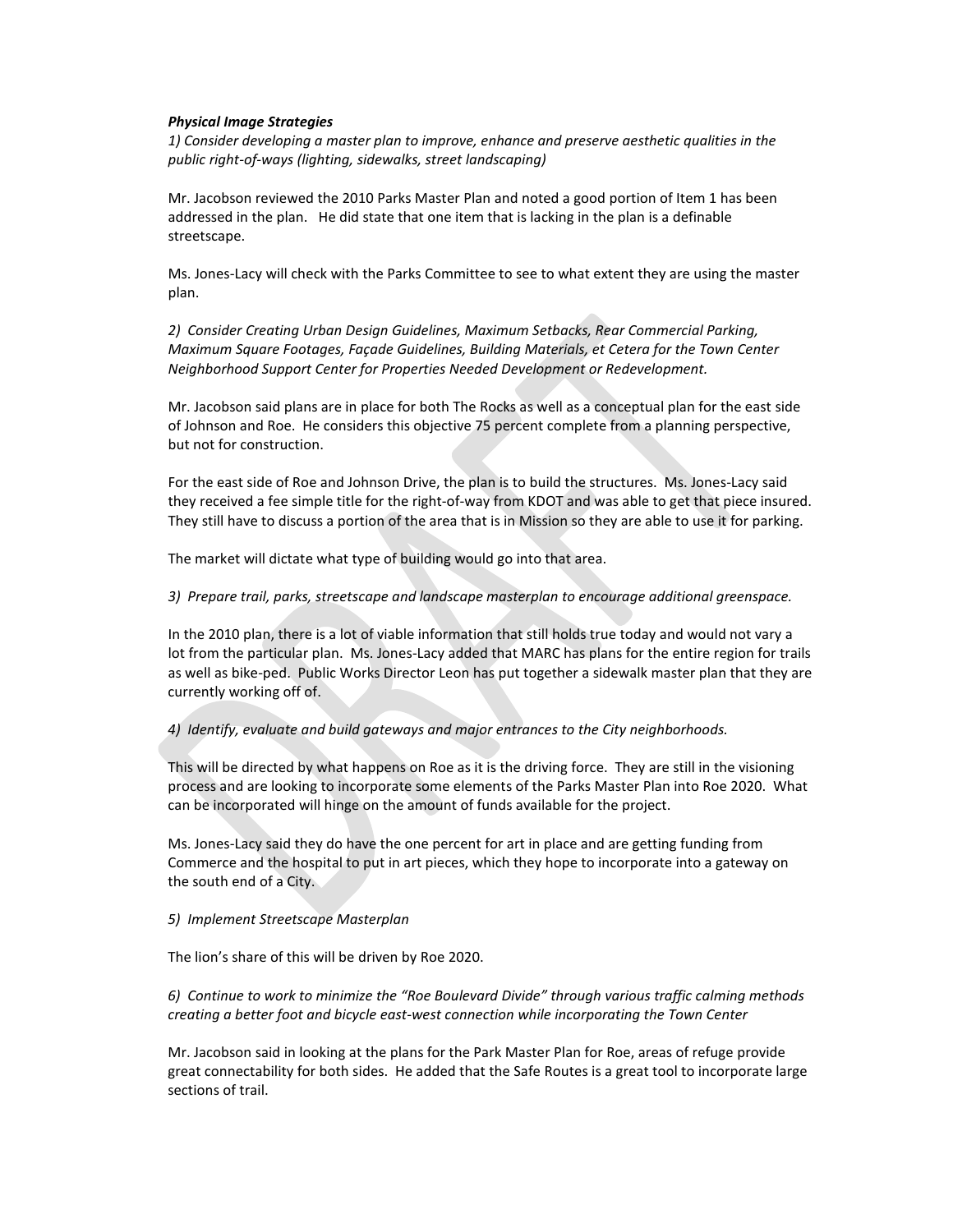Ms. Gleason asked about the road widths on the Roe 2020 project. Ms. Jones-Lacy said they are going to narrow the lanes and the median to obtain an eight-foot sidewalk on the west side. She believes it will remain a four-lane road.

*7) Create prominent gateway entrance into southern Roeland Park along Roe Boulevard at Johnson Drive and improve northern gateway*

Mr. Jacobson said this is a planning document and is at least 20 percent complete.

*8) Establish a tree planting and trimming program*

This is a substantial ongoing cost and effort which is dictated by the age of the stock and proximity to the streets. This does not refer to private property.

Commissioner Gleason added that the City did a wonderful job cleaning up both public and private properties after the microburst last year. Ms. Jones-Lacy stated that they will be getting some reimbursements from FEMA with regards to that cleanup.

Mr. Jacobson said that he made the recommendation that Items 4, 5, 6 and 7 be condensed into a singular item as they are centered around the gateway streetscape element and will be taken care of by Roe 2020. There are other corridors that need to be considered and the standards needed for that are pretty much in place in the Parks plan. Those elements in the Parks plan can also be incorporated into a single document.

The Planning Commissioners agreed with that recommendation.

*9) Consider minimum setbacks for commercial/office structures and required parking spaces will need to be reviewed.*

Mr. Jacobson said this would be a function of a subdivision regulation and is slated for 2019.

#### *Economic Development Strategies*

*10) Work with multi-jurisdictional organization to expedite development of the 47th & Mission Road neighborhood center*

Mr. Jacobson said this is ongoing and the document has been created and is recommending removing this item.

The Commissioners recommended leaving this item as a placeholder as there is still much work to be done and working with the bordering community is critical.

*11) Package incentives and regulatory strategies for Town Center Concept beyond Bella Roe*

Mr. Jacobson felt this item has substantially been done. Ms. Jones-Lacy and City Administrator Moody have been very active and there are plans for The Rocks and visioning documents for the Johnson Drive and Roe elements. He did not see a reason to keep this item on the plan.

*12) Modify zoning ordinances as required to promote sustainable, mixed-use quality developments*

Mr. Jacobson also said that this item can be removed. With the MXD zoning district it accomplishes the test for this.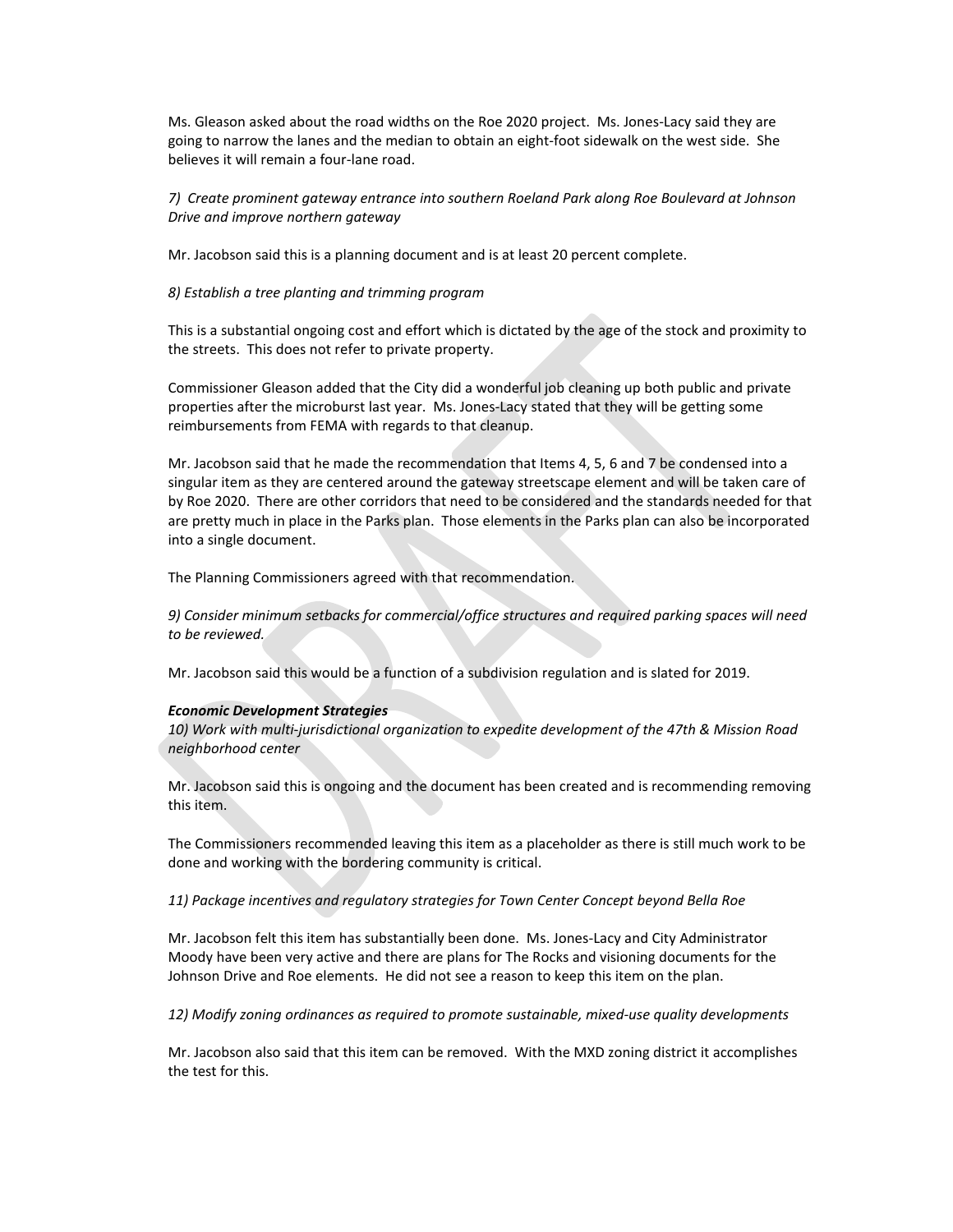Ms. Jones-Lacy added that there are TIF districts on all of the major commercial areas as well as CID and TDDs on Roe.

Mr. Jacobson said you never ever want to lay out all your economic development tools for every adjoining town to see. It is never a part of the public record until it happens. In general, you want to keep those economic developments statements very general. The Planning Commission can oversee the guidelines for that and it will have to be approved by the City Council.

#### *Community Identity Strategies*

*13) Consider developing specific design guidelines for each development area (caves site, Johnson Drive, Cloverleaf, City Hall, and Roeland Park school site)*

Mr. Jacobson this item has been completed and can be removed.

*14) Continue to reuse vacant publicly owned buildings to support surrounding uses and activities*

This is ongoing and Ms. Jones-Lacy said they really don't have any areas like this in the City. Mr. Jacobson said this one can be used and is a matter of common practice.

There was agreement to remove this item.

*15) Use medium density residential housing as buffers, or transition zones between single family residential neighborhoods and more intense uses*

Mr. Jacobson said this is a base element of planning anywhere you go. There is the opportunity to utilize an overlay district and create a sub-planning area for at least a one to two-block area around major retail centers. He felt the Planning Commission should consider this as mixed use is a logical transition use between heavy retail and single family zoning.

*16) Promote the history and significance of the Strang Line and Santa Fe Trail and cooperate with adjacent communities on historic sites*

Ms. Jones-Lacy said this is a Council objective that has been preliminarily approved, not specifically related to Strang Line and Santa Fe Trails, but to pay an homage to the City's history through some historical markers. There is a budget associated with this item and will be going into place for 2019. It has not been yet been officially adopted into the budget.

Mr. Jacobson added this would be a great incorporation into the streetscape element.

*17) Encourage public art through local funds and grants and local public and private funds*

This item is complete and can be removed.

18) Ensure that new development appropriately balances hardscape with natural landscaping and *adopt measures to reduce off-site stormwater runoff in accordance with Best Management Practices (BMPs)*

This item is something they currently do and can be removed.

*19) Create a community of destinations (town center, neighborhood center, open spaces, public spaces, etc.)*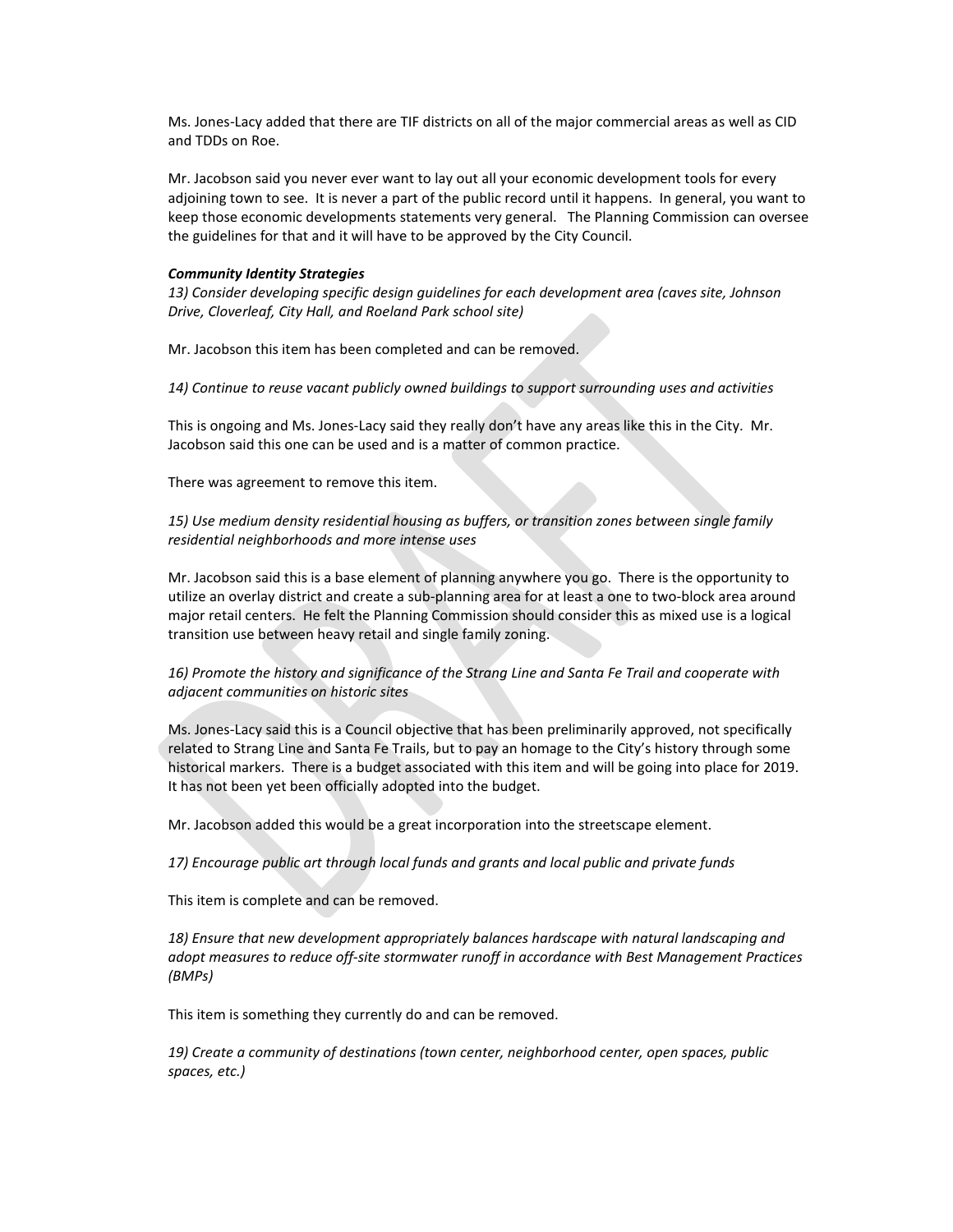Again, this item goes back to the Parks Master Plan and is ongoing. Some items will be updated in the 2018 calendar year.

*20) Concentrate retail into the designated multi-use town center and neighborhood center*

This item is complete and can be removed.

#### *Infrastructure and Public Services Strategies*

*21) Implement methods to ensure that new development shares financial responsibility for impact on City services and facilities*

Staff will discuss with the City Council the potential for enacting a stormwater impact fee for commercial construction to help fund any element of stormwater in the community. Ms. Jones-Lacy said it was discussed with Council to be studied in 2019 and was rejected. There are three other stormwater districts currently in place in the City that some residents do pay for and there was concern of double-charging.

*22) Promote pedestrian traffic through community–wide trail system and key Roe Boulevard street crossings*

Existing plans are place but this item will remain until Roe 2020 has a definitive plan.

*23) Investigate the potential for consolidating public services with adjacent communities for the purposes of economic or functional efficiencies*

This item is also ongoing.

*24) Consider "traffic calming" in neighborhoods and in areas where higher pedestrian concentrations may exist.*

Limiting streetscape elements to collectors and minor arterials would be staff's recommendation and is ongoing.

*25) Maintain a current master plan for current and future parks*

This item was completed in 2010 and will be updated in 2018.

*26) Maintain a current five-year Capital improvement*

This item is complete.

*27) Continue to communicate with utility companies to reduce duplication of efforts and impact on neighboring uses*

This item is also ongoing and should remain in the matrices.

*28) Assess existing community needs for all forms of public transit and plan for future demands by addressing possible changes in population density and commuter*

There are different elements to consider from light rail to the pedestrian element. The immediate focus, however, should be bike/pedestrian. Rail may impact Roeland Park at some point, but Mr. Jacobson did not believe it was within the 5-10 year time frame.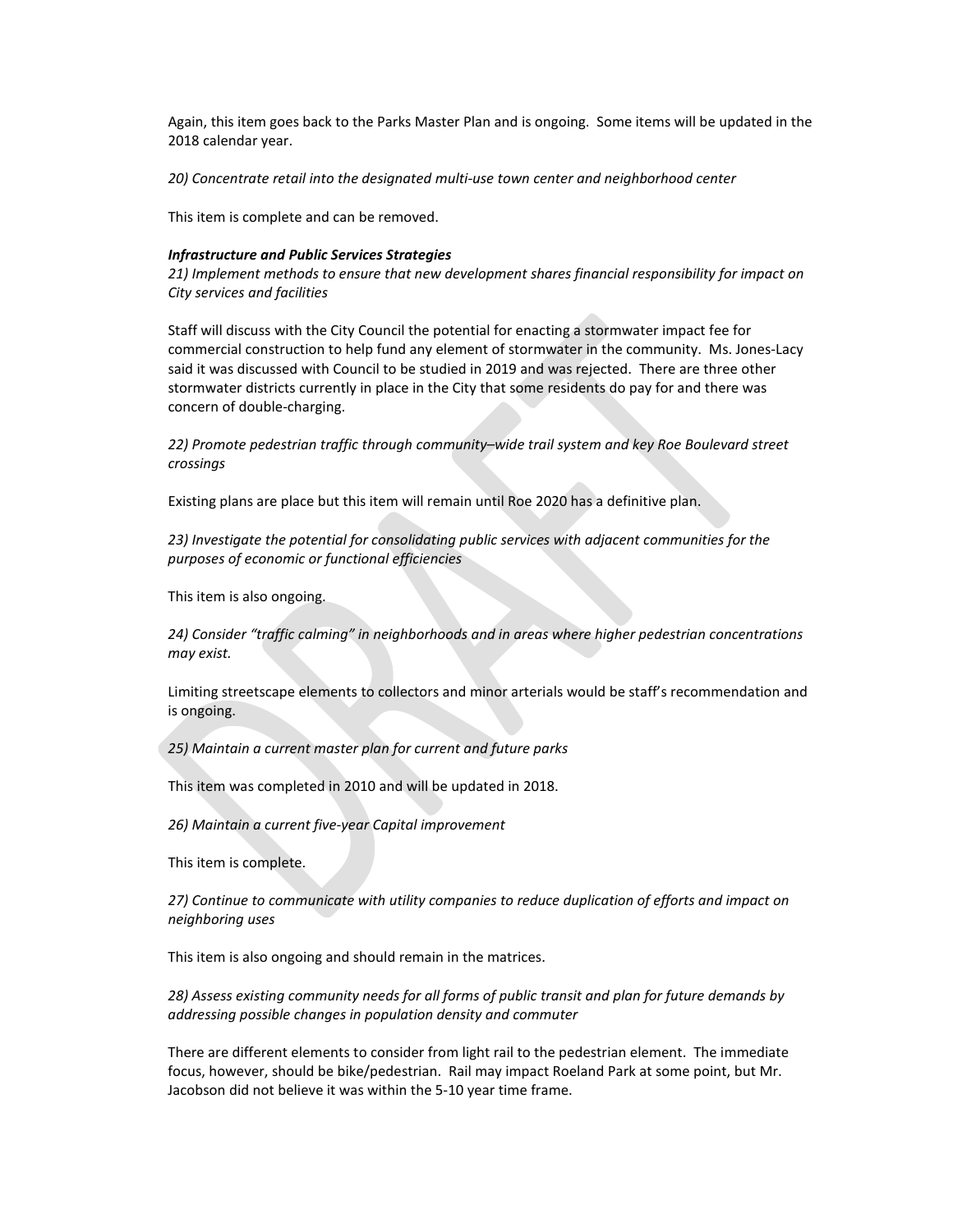Commissioner Rogler also mentioned the majority of the bus routes do go through Roeland Park.

#### *Residential Preservation and Redevelopment Strategies*

*29) Revise zoning ordinance to allow medium density housing to provide secure and appropriate interface between commercial/institutional and residential development, and reflect the unique nature, character and needs of individual subdivisions.*

In talking about sub-planning areas in 2019, it makes sense to have congruencies on all of these policies to reflect a singular vision.

*30) Address "tear-downs" (redevelopment of single family home sites) in Design Guidelines & Zoning*

This is a function of the sub-division regulations.

*31) Actively market the City of Roeland Park's positive differentiators as a prime location for new residents and families*

This is currently happening and is ongoing and people are finding out that Roeland Park is ten minutes from everything and right now it's affordable.

*32) Explore new development and redevelopment for the City of Roeland Park*

This item is ongoing.

*33) Explore the idea of developing a consistent branding/marketing strategy for the City of Roeland Park*

This item is complete.

*34) Ensure ongoing and equitable enforcement of building and property maintenance codes*

This item can be removed.

*35) Develop a community-wide educational program promoting residential expansion and renovation. Use the Mid-America Regional Council's First Suburbs Coalition idea book as a reference*

These books are available and its use is encouraged. They utilize things like the newsletter to push the education forward. It is an ongoing item and can be removed.

#### **VI. OTHER MATTERS BEFORE THE PLANNING COMMISSION**

Commissioner Rogler said he saw an article in the *Shawnee Mission Post* about Roeland Park creating an HOA to remove some old regulations. Ms. Jones-Lacy said the article made it sound like they wanted to tear the buildings down, which obviously the City cannot do that. They have had meetings with the residents and property owners in Roe Manor Heights but are focusing on one area that does incorporate Johnson Drive. They want to eliminate the houses or business from the neighborhood association because the City would like to have the flexibility to be able to redevelop that area. The new property owner at 5000 is also looking to rezone that property.

### **VII. ADJOURNMENT**